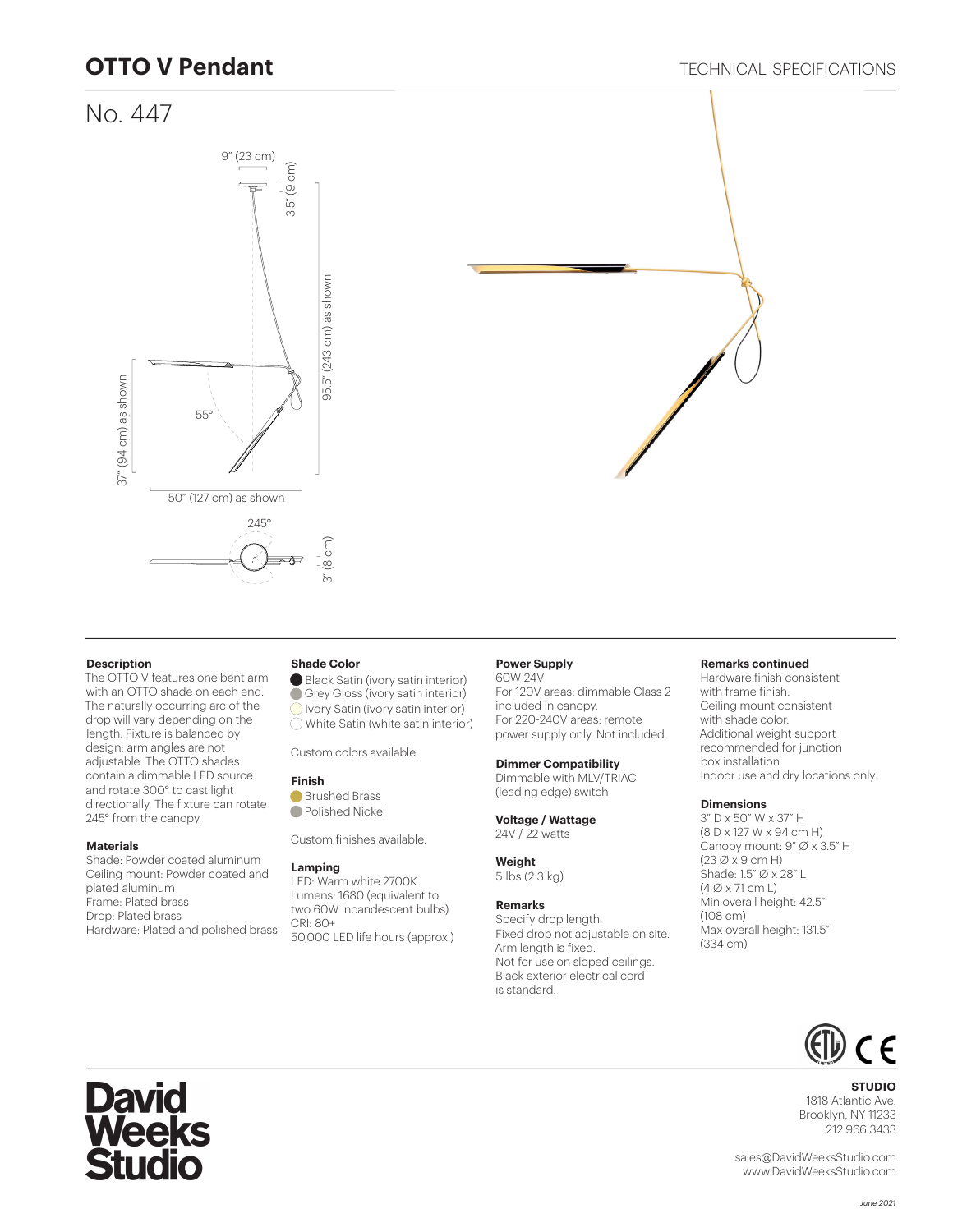# **OTTO V Pendant OTTO V Pendant OVERALL DROP DIAGRAM**

No. 447



# **David<br>Weeks<br>Studio**

**STOREFRONT**

1818 Atlantic Ave. Brooklyn, NY 11233 212 966 3433

info@DavidWeeksStudio.com www.DavidWeeksStudio.com